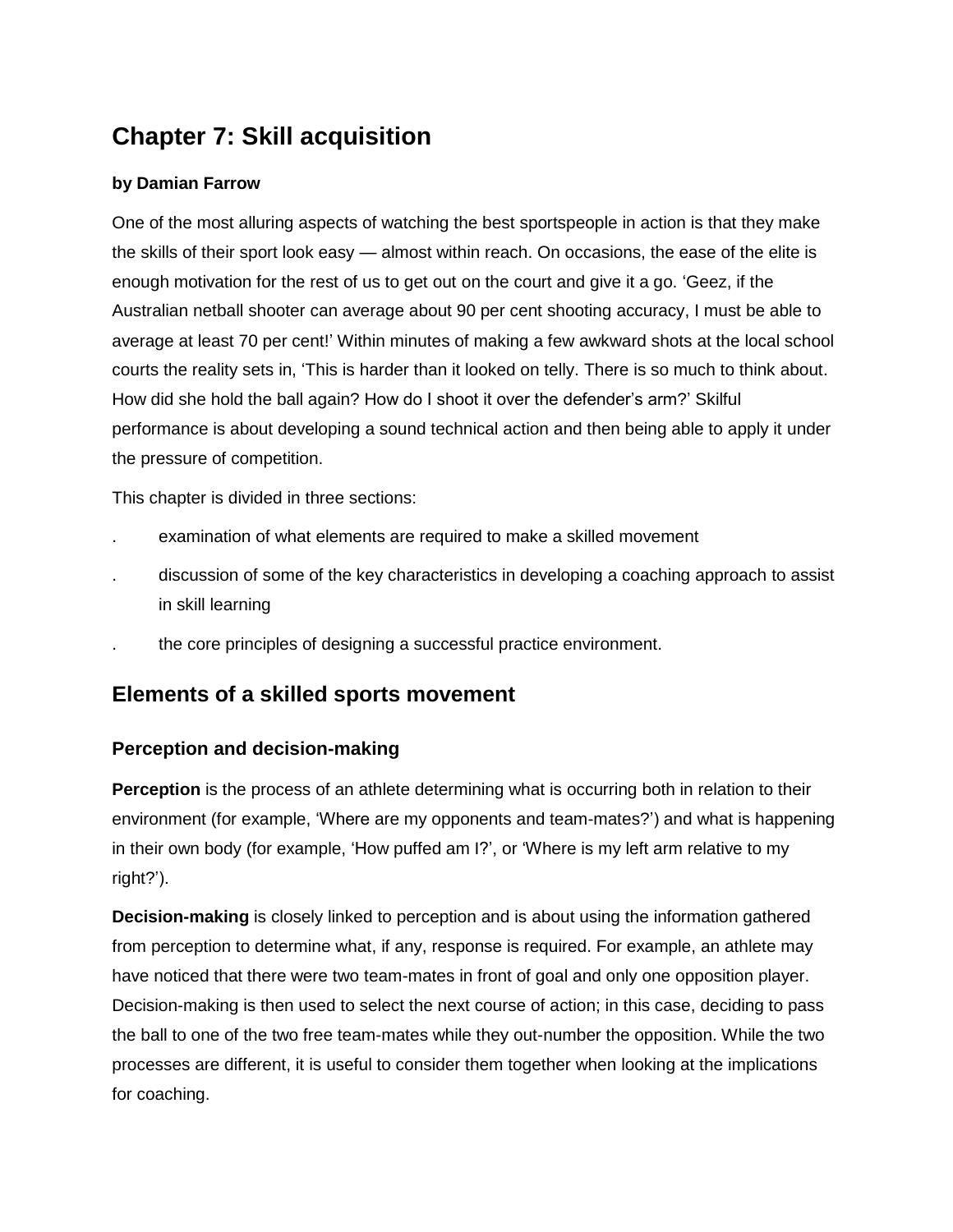In order to develop perceptual skills, it is important for the coach to understand what parts of perception are vital to improved sports performance and what elements are not so important.

Sports or situations where an athlete has little time to respond and react provide an excellent example of the value of perception. For example, interceptive skills such as cricket batting or defending a penalty kick in football all require athletes to initiate their response under severe time stress and initiate their movement before the ball has been hit or kicked. This is called anticipation, or the capability to start their response to an opponent's action in advance.

In team sports, perceptual skill is shown by an athlete's ability to 'read the play'. In skill acquisition terminology this ability is called 'pattern recognition'. Watching a team sport such as netball is a good example of watching a continuously changing pattern. While the pattern may look meaningless to the untrained eye, that is, 14 athletes sprinting and dodging in all directions, to an expert player (or coach) it can all look completely logical and allows them to predict in advance where the ball is about to be passed and helps with decision-making. This ability to recognise an opposition team's attacking or defensive patterns is not because the elite athletes have a bigger memory capacity than less-skilled athletes. Rather, their memory of sport-specific attack and defence strategies is simply more detailed and can be recalled and used in a split second.

#### **Case study**

Madeline coaches an under-17 state netball team. She is keen to do some testing of the players' pattern recall ability, as some of the players in the team often make poor choices about who to pass the ball to. Madeline videotapes a national netball league game, which was broadcast on television, to show to the players. She also prints up some blank netball courts on pieces of paper for the players to use. Madeline plays back approximately ten seconds of play and then quickly stops the tape and asks the players to try and recall where each player was positioned at the instant the tape was stopped, by marking the position of each player on the blank netball courts. The team in possession of the ball was indicated with an 'O' and their opposition with an 'X'. To check the players' accuracy, she then replayed the video sequence, but this time paused the tape and asked the players to check if it matched their drawing. Madeline did this activity initially with a variety of set piece situations that occur in a netball match, such as a centre pass, or throw in from the defence end to the centre. She was aware that research has found national-level athletes can recall approximately 70 per cent of all the athletes seen. She found that there were some players who were unable to identify even 50 per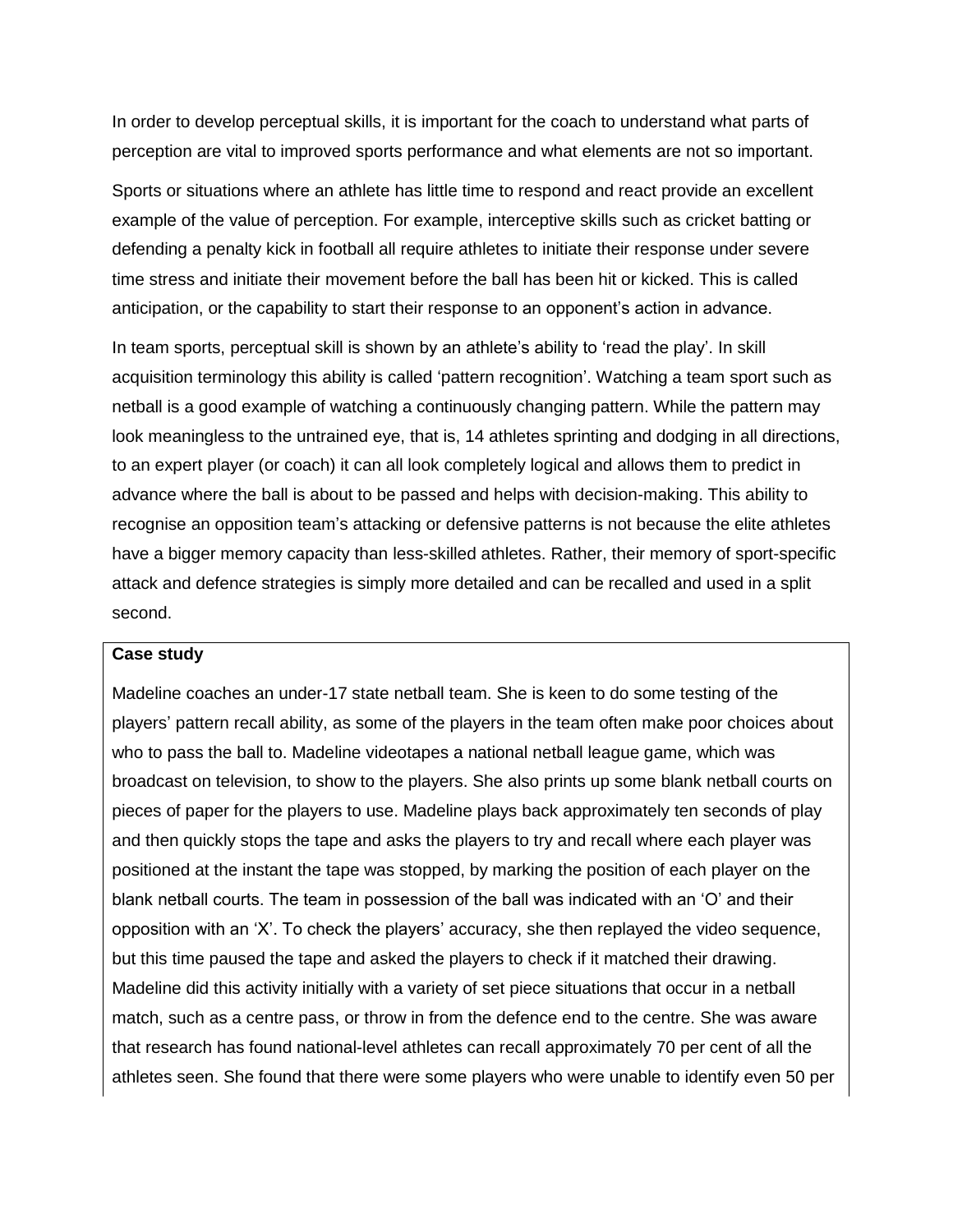cent of the players in the picture. This assisted her in developing some game-based training activities to try and work on the players' perceptual skills.

## **Training perceptual and decision-making skill**

Coaches should start by developing a check list of any key movement pattern information sources that may help predict what an opponent is likely to do in their sport. For example, rugby union coaches often cite the importance of watching an opponent's hip movement when preparing to tackle them. Most importantly, athletes should be coached to understand the relationship between the various movement pattern characteristics and the likely resultant player movement or ball direction. The use of video footage shot from the player's perspective (for example, a tennis serve filmed from the perspective of the receiver) which is then paused at various points before contact, is a useful means of training an athlete's understanding of movement patterns.

Another good information source is probability information such as an opponent's favourite kicking side, dodging direction or service location. This source of anticipatory information is vital at the elite level and requires close examination of an opponent's behaviour in different situations in order to identify particular idiosyncrasies or tactics used for disguise. Video review of particular opponents is the most common means of sourcing this type of information.

From a team-sport perspective, while there will be always be players who are more naturally talented than others, coaches can still improve an athlete's ability to read the play and make better decisions. The most important method is by using practice activities or drills that require athletes to continually make the decisions they will be required to make during competition. Too often coaches try to control practice by using drills that force the athletes to complete preprogrammed movements around a series of cones, with little or no decision-making required by the player. The more game situations that athletes get to experience, the more accustomed they will become to specific attacking and defensive strategies, and they will develop an understanding of where they should move to receive the ball or to whom they should pass the ball. This is why a game sense coaching approach is so valuable.

#### **Case study**

Danny is the coach of a developmental Australian football program in a regional area that has a high Indigenous population. His club has strong links with one of the major AFL clubs, which has recruited a number of young Indigenous players from his program. While Indigenous people make up only 2 per cent of the general population, they represent over 7 per cent of the athletes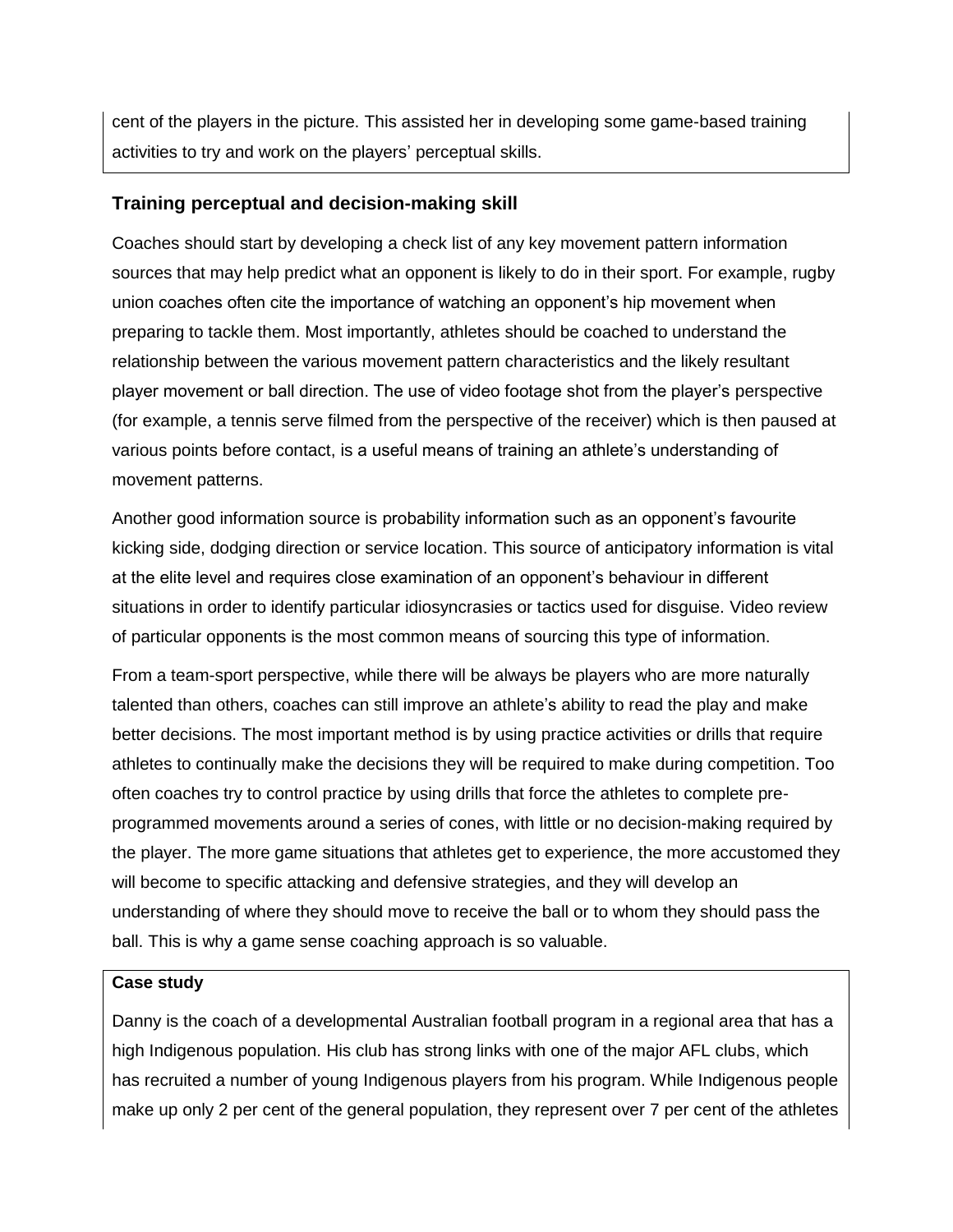competing in the AFL competition. More impressive is that the 7 per cent within the AFL are generally considered part of the competition's elite athletes.

Danny is aware that there are a number of factors that contribute to this phenomenon, such as the Indigenous player's physiological qualities being ideally suited to the game. However, he has consulted with a number of experts regarding some of the skill acquisition reasons behind this. Research has found that the best decision-makers in Australian football generally share similar developmental backgrounds. In addition to playing Australian football, these athletes all played a significant number of other 'invasion' games such as basketball, football and rugby union. They also spent significantly more time playing unstructured invasion games or, put simply, neighbourhood or backyard games/scratch matches such as '2 on 2' basketball or touch football. These types of activities develop the perceptual and decision-making skills of these athletes, allowing them to 'get a jump' on others who invest less time in such activities, but still end up making it to the elite Australian football competition, most likely because of their physical capacities.

As a result of this information, Danny ensures that his coaching program for young players (both Indigenous and others) includes a wide variety of game-based activities, and also includes activities from other sports. For example, he uses a touch football game as part of the warm-up, and a netball activity as part of his training session.

## **Action: skilled movement**

The most obvious element to spectators watching sport are the movements of the athletes. Producing a skilled sports action consists of a complex mix of muscle control and timing. When comparing highly skilled athletes to lesser-skilled athletes, a number of movement qualities become apparent. In particular:

- . in sports where speed is important, the highly skilled are faster
- . in sports where movement timing is important, the highly skilled have more consistent movement times
- . in sports where reproducing the same skill repeatedly is critical to success (such as in golf or gymnastics), the highly skilled have greater consistency in both their movement and the timing of these movements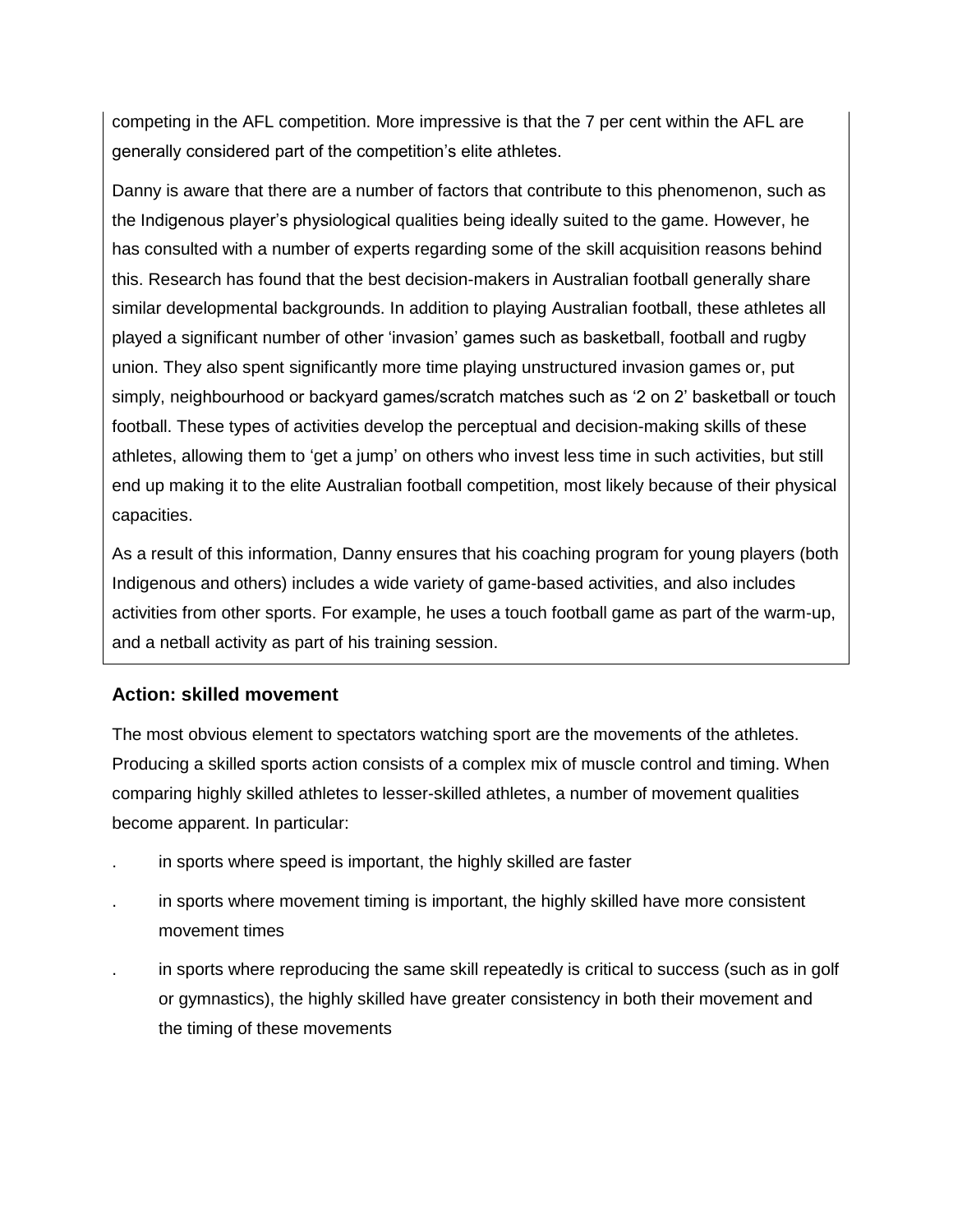- . skilled athletes' efficiency of movement (movement economy) is superior to the lesser skilled. In other words, the skilled athlete can achieve the same outcome with less energy expenditure than their unskilled counterparts
- . as the basic skills of a sport become automatic to the highly skilled athlete, they are more capable of not only performing the basic skill (for example, dribbling the basketball) but can also give their attention to other aspects of the skill (for example, looking for a teammate to pass the ball to).

Sometimes it is difficult for a coach to know how automatic an athlete's skills have become. It is valuable to have this information, as it can assist the coach to decide when to progress the difficulty of a drill or game. The more highly skilled an athlete becomes, the more likely it is that they can perform the basic skills of the game automatically and also complete a secondary task simultaneously. Based on this, coaches can make a quick assessment of an athlete's skill by using an activity that requires more than one task to be completed. For example, the coach may set up a course through which the player can dribble the ball as quickly as possible. At the same time the coach will flash up a series of coloured cards at the end of the course and ask the player to call out the colour of the card when presented. The more-skilled athletes will be able to maintain their dribbling speed and control while accurately identifying the colour of the cards flashed before them. Lesser-skilled athletes will have to compromise on one or both of these tasks.

## **Developing a coaching approach**

## **Catering to the individual: using learning styles for communicating with athletes**

In a coaching setting athletes generally gather information either visually, aurally, through reading/writing or feeling/doing, or a combination of all of these methods. Identification of an athlete's learning style allows a coach to understand their preferred way of gathering, organising and thinking about the information given to them. Each athlete has a different learning style that, if catered to, allows them to absorb information to their full potential and maximise learning. An athlete's learning style can be identified either simply, through questioning and observation of how the athlete tends to learn during training, or through a formal questionnaire that can be administered (for example, see the learning style questionnaire at www.varklearn.com/english/index.asp). The following table contains a summary of the key characteristics of each learning style as defined in the VARK learning style approach. This is only one of many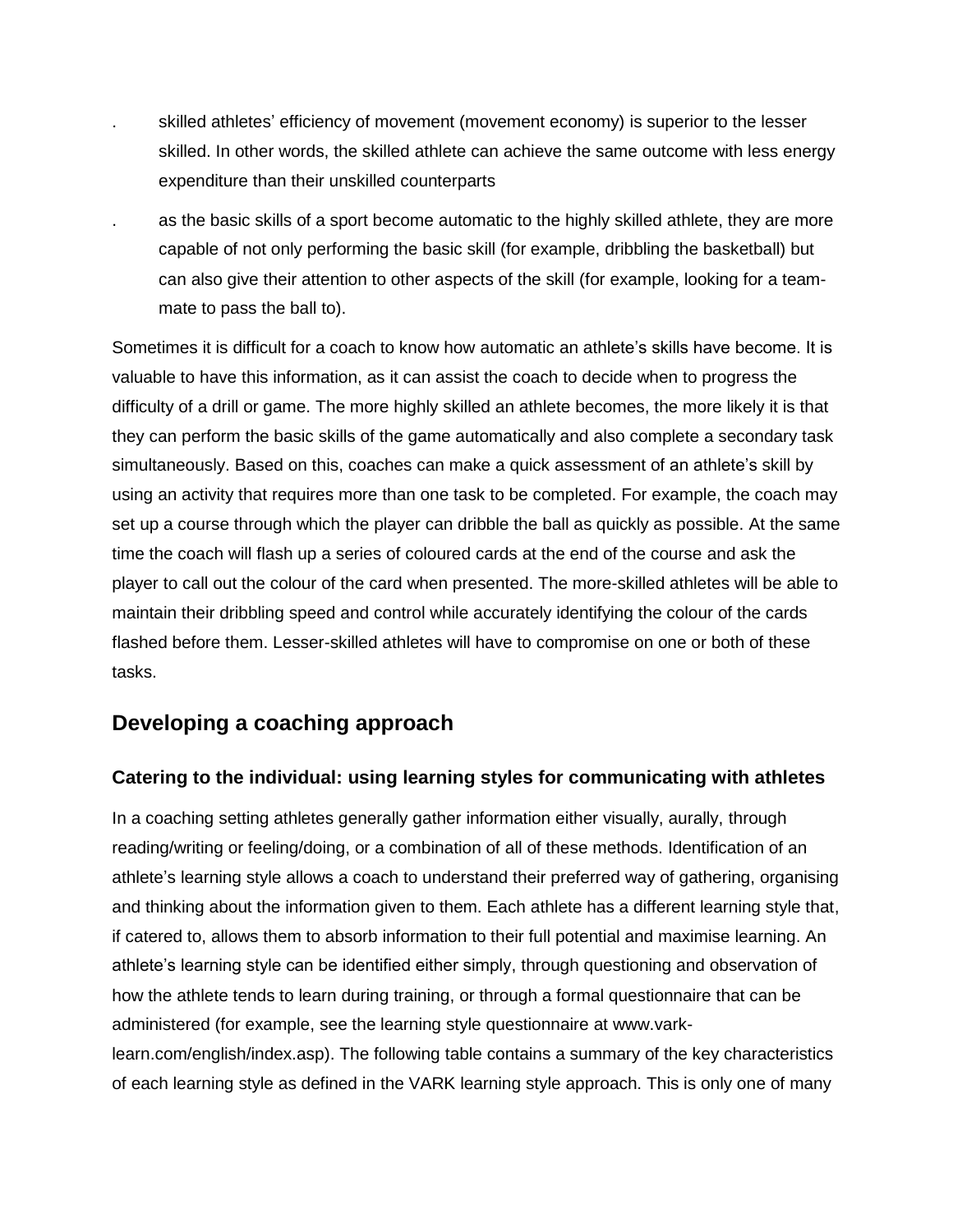methods of defining a person's learning style. Irrespective of which approach a coach adopts, the aim is to try and cater more specifically to their athletes' learning needs.

#### **Table 7.1: VARK learning styles**

| <b>Visual learners</b>                                                                                                                                                                                                                                                                                                                                                                                                                                                                          | <b>Auditory learners</b>                                                                                                                                                                                                                                                                                                                                                                                                                                                                                                                                                               |
|-------------------------------------------------------------------------------------------------------------------------------------------------------------------------------------------------------------------------------------------------------------------------------------------------------------------------------------------------------------------------------------------------------------------------------------------------------------------------------------------------|----------------------------------------------------------------------------------------------------------------------------------------------------------------------------------------------------------------------------------------------------------------------------------------------------------------------------------------------------------------------------------------------------------------------------------------------------------------------------------------------------------------------------------------------------------------------------------------|
| Prefer information presented visually (Note:<br>images that contain movement, such as video,<br>are not part of the visual learning style)<br>High visual learners - prefer information<br>presented through graphs, charts, mind<br>maps/flow charts and images, and also through<br>changes in colour, font style, font size, highlights<br>and boldness<br>Low visual learners - find it difficult to get<br>meaning from images or symbols (for example,<br>whiteboarding of team patterns) | Prefer information presented aurally, which is<br>either through listening to others, or talking<br>themselves. Interestingly, this would often be a<br>coach's most dominant method of communicating<br>with their athletes<br>High auditory learners - like discussion groups,<br>questions for coaches or other athletes, audio<br>recordings to listen over key points, and also cue<br>words they can say in competition<br>Low auditory learners - do not rely on what the<br>coach says. They often forget important topics<br>raised in team discussions, and miss highlighted |
| <b>Read/write learners</b>                                                                                                                                                                                                                                                                                                                                                                                                                                                                      | points and lose concentration in long meetings<br><b>Kinesthetic learners</b>                                                                                                                                                                                                                                                                                                                                                                                                                                                                                                          |
| Prefer information presented through written<br>words                                                                                                                                                                                                                                                                                                                                                                                                                                           | Prefer information presented within action and<br>movement                                                                                                                                                                                                                                                                                                                                                                                                                                                                                                                             |
| High read/write learners - learn best through<br>lists, headings, written cue words/phrases, others<br>writing on same sport topic (that is, biographies)<br>Low read/write learners - do not use lists or<br>place any emphasis on words. They lose or forget                                                                                                                                                                                                                                  | High kinesthetic learners - learn best through<br>demonstration through movement, doing the<br>activity, hands on, learning by experiencing, video<br>feedback and visualisation<br>Low kinesthetic learners - distrust things learnt                                                                                                                                                                                                                                                                                                                                                  |
| to bring any given sheets/papers to training or<br>meetings and are reluctant to use training diaries                                                                                                                                                                                                                                                                                                                                                                                           | from experience and find that trial and error is not                                                                                                                                                                                                                                                                                                                                                                                                                                                                                                                                   |

Many athletes do not have one learning style preference, but possess a combination of preferred styles. In these cases, a coach needs to provide the key information in more than one method before the athlete is likely to 'get it'.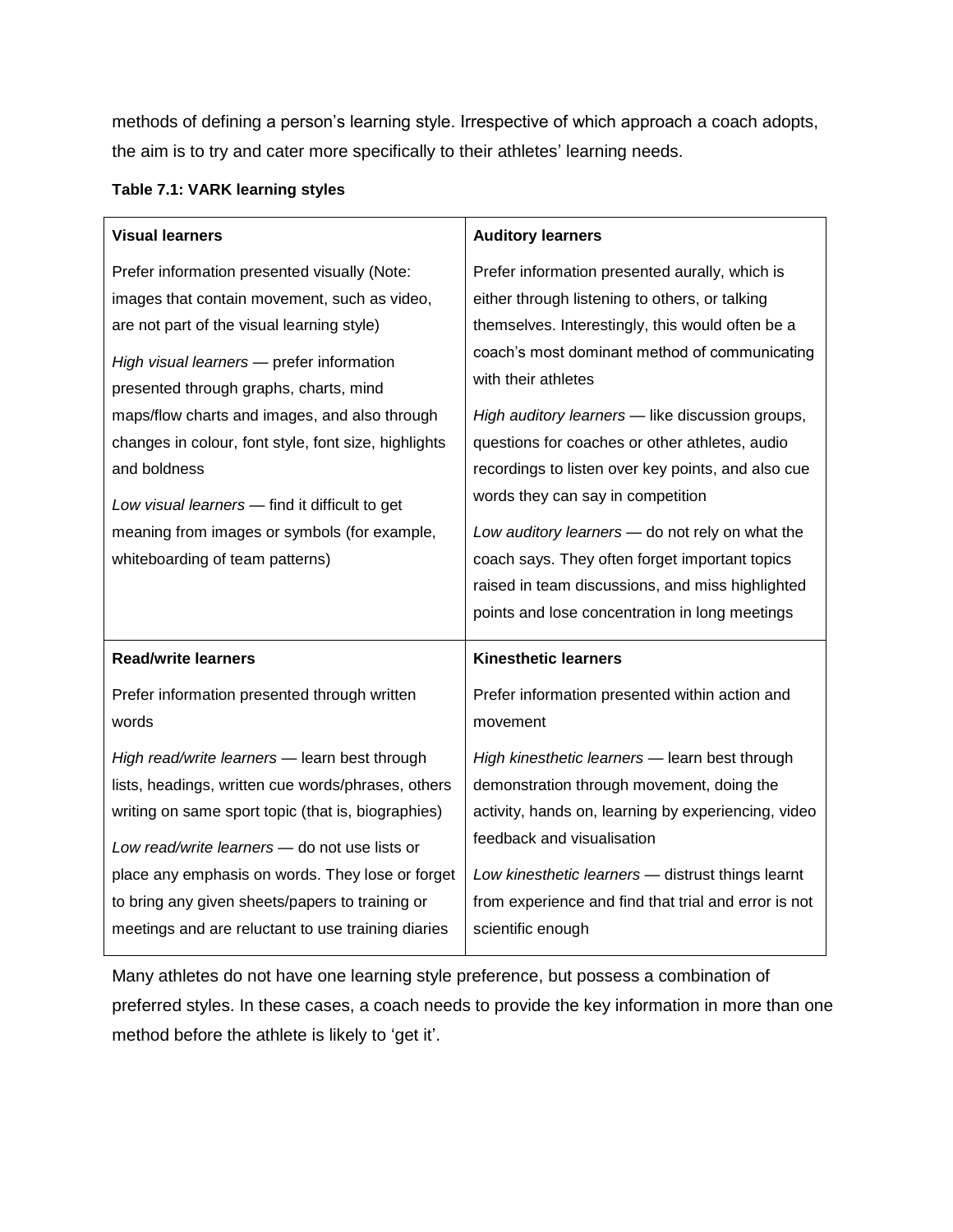## **Explicit and implicit learning approaches**

How to convey technical information to an athlete most effectively is a major issue faced by coaches. While catering to the athletes' individual learning styles is one method for addressing this issue, another way is to consider the overall learning approach to take with the athletes. Traditionally, the use of instruction in conjunction with a demonstration has been a coach's main approach. However, a growing amount of research investigating instructional techniques suggests that the use of technical instruction in many cases may be unnecessary, and in some instances lead to a worse performance.

**Explicit learning** refers to traditional coaching approaches where verbal instruction is used to coach a learner about how to perform a skill. This process usually results in the learner evaluating each practice attempt. For example, 'I hit the ball in the air, I'd better adjust my grip' and so on. As a result the player is able to verbalise how to perform the skill — although it does not guarantee they can physically execute that skill.

In contrast, **implicit learning** methods contain little or no formal instruction about the skill mechanics, yet result in a learner being able to perform the skill despite being unable to verbally describe how they do it.

Interestingly, research has demonstrated that learners coached using an implicit learning approach learn equally as well as those instructed more traditionally. However, a number of additional advantages have been found for implicit learners, including being less susceptible to their skill breaking down in stressful situations, commonly referred to as 'choking'. Explicit learners are more likely to think too much about how they are executing the skill, which can be detrimental to performance and generally leads to 'paralysis by analysis'. Implicit learners who do not have any technical information to refer back to are not restricted by over-analytical thoughts. Interestingly, this is a characteristic possessed by elite athletes when 'in the zone' or playing at their best.

There are a number of implicit learning methods that can be used during practice. The aim of implicit practice is to develop activities that minimise or stop the learner from thinking too much about what they did or did not do correctly when performing the skill. Following are some approaches that have been developed that meet this aim:

Explain the skill requirements by analogy or metaphor — this means that the need for explicit verbal information is minimised. Cricket coaching is littered with good examples of analogy learning. For example, asking athletes to shape their arms and bat to form the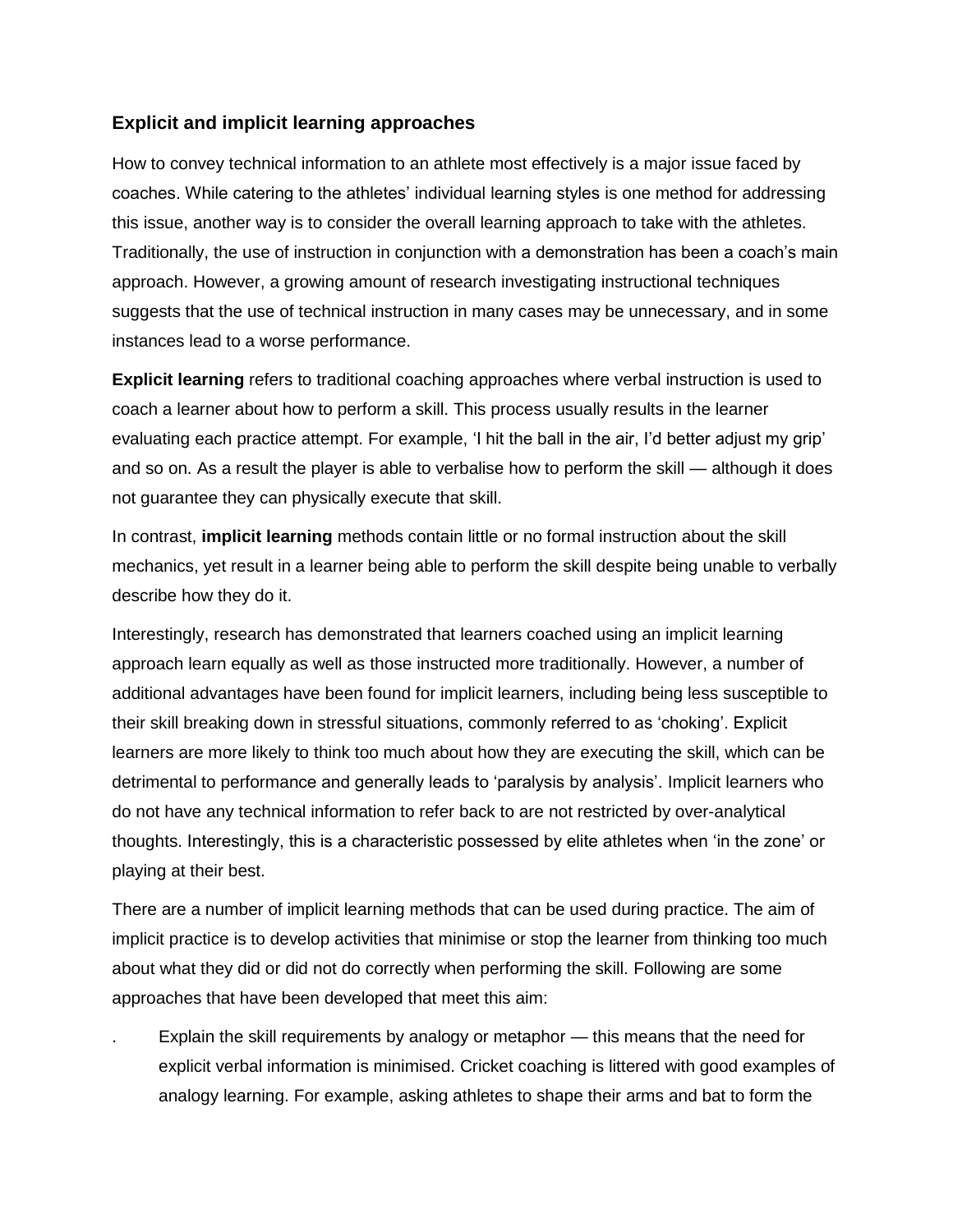number '9' overcomes the need for a number of individual instructions when coaching the basic batting set-up position.

- . Perform a secondary task while performing a primary skill giving attention to a secondary task reduces the opportunity for learners to think too much about the primary task and over-think about how the skill is performed. For example, counting backwards in threes from 100 out aloud while dribbling a hockey ball.
	- . Utilise errorless learning conditions creating an environment where the learner is always successful prevents over-analytical behaviour because no errors are made (for example, goal-kicking in football from a distance and angle that always guarantees that the player will kick the goal). This approach may not suit every situation, but could be particularly useful for an athlete in a slump.

What goes through an athlete's mind as they prepare to execute a skill that has been practised many times before? When standing with the ball in hand, 40 metres out directly in front of goal, what does an Australian footballer think about — perhaps how they should swing their leg back to generate the required power, or perhaps they focus on the outcome of the kick?

Of interest to coaches is whether goal-kicking success rates are related to what athletes focus their attention on as they execute the kick. A flurry of sports science research over the last decade has tried to address this issue by examining what the optimal strategy is for focusing an athlete's attention as they practise and perform the skills of their sport.

Essentially, two types of attentional focus have been examined. An **internal focus** of attention occurs if the player's attention is directed to their body movements, such as focusing on guiding the ball onto the boot when kicking. Attention directed to the effect of the movement, such as the flight of the football, is called an **external focus**. Learning and subsequent performance of a skill is generally found to be superior if the player has adopted an external focus of attention. The logic behind using an external focus of attention approach relates to the old coaching chestnut 'paralysis by analysis'. Due to the amount of practice an elite athlete has devoted to their skills, they generally can perform the skill automatically without conscious effort. To use an internal focus of attention that forces the player to focus directly on the movement disrupts their normal unconscious skill processing. A similar explanation has been proposed as a reason for athletes choking under pressure — conscious thought about a movement turns the muscle memory of an elite performer into that of a novice.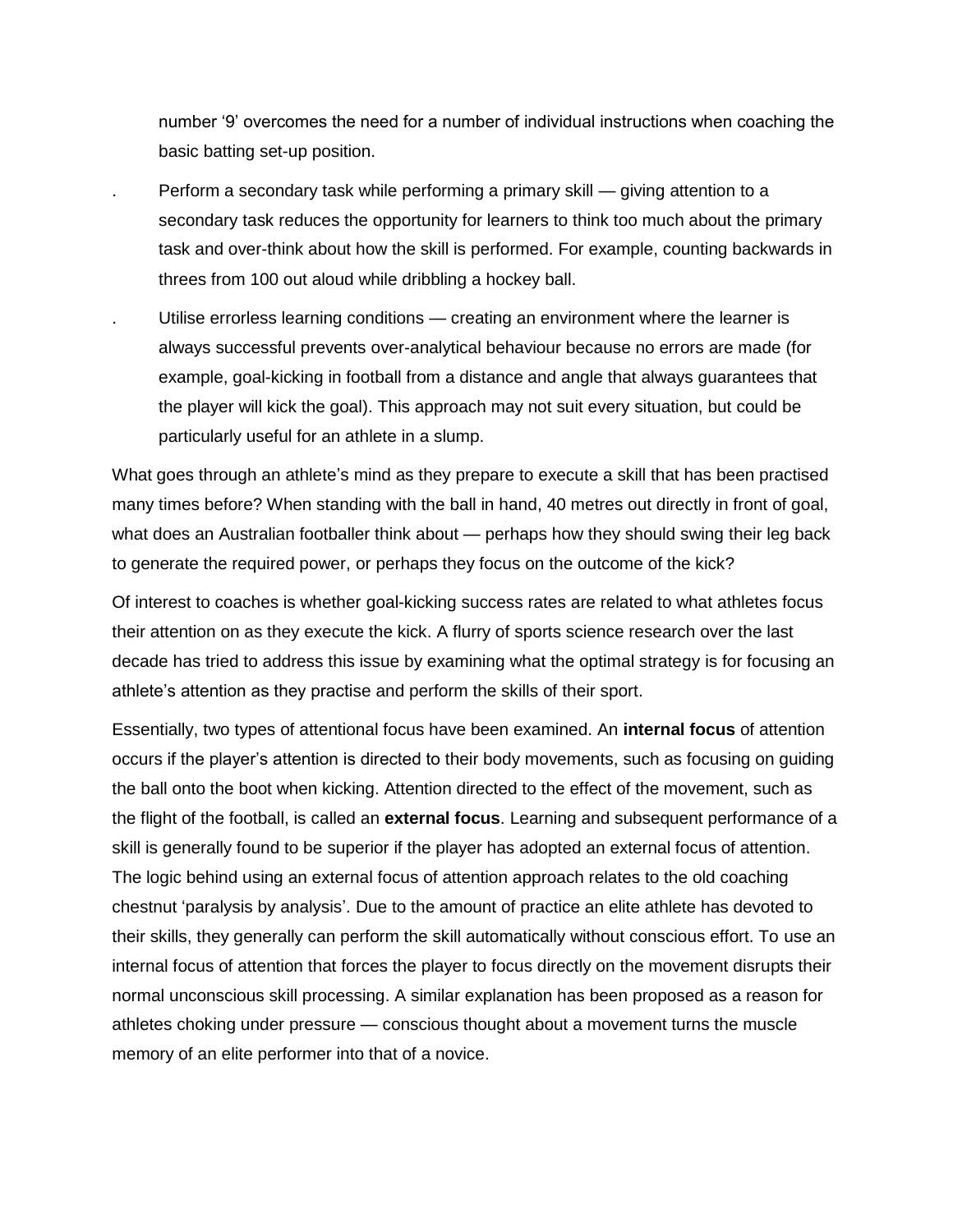Interestingly, when an athlete is kicking poorly, coaches generally try to improve performance through technical instruction, usually internal in focus. To convince athletes and coaches to make a change to an external focus of attention requires examples from other successful athletes, and the strongest support for such an approach is the performances of a famous English rugby union goal-kicker.

When the player was having problems with his kicking, it was decided to forget about technique (internal focus) and focus on 'Doris'. Basically, every time he prepared to kick, he externally focused his attention on an imaginary woman called Doris sitting in the stands behind the goalposts. Initially his focus was to hit her, and then as his skill level increased, he narrowed his target to kicking a newspaper out of her hands, and then a soft drink can. The results of this technique were significant.

## **Teaching and learning sport skills**

When designing a learning environment for the practise of skills there are a number of important features that need to be considered by the coach. Following are some of the more vital characteristics.

## **Learning and performance**

One of the most critical distinctions a coach can make is whether the focus of practice is on performance or learning. Performance is a skill execution at a particular moment in time. It is highly variable and sensitive to other conditions (for example, fatigue, environmental conditions, instructions). In contrast, learning is a permanent improvement in skill that is achieved as a result of practice. It is not necessarily a change in performance, rather an improved capability to perform a skill. Coaches need to understand that certain practice approaches and instructions only have an impact on performance (short-term improvement that is not retained) whereas other approaches are more likely to lead to longer-term skill learning. While both performance and learning approaches have their place in coaching, it is important that the coach understands which one will be developed in a particular practice drill.

## **Practice volume**

There is a strong link between the time spent practising a skill and improvement in the performance of that skill. Research into the effects of prolonged practice and the rate of learning typically show that rapid skill improvements are made during the initial periods of practice, and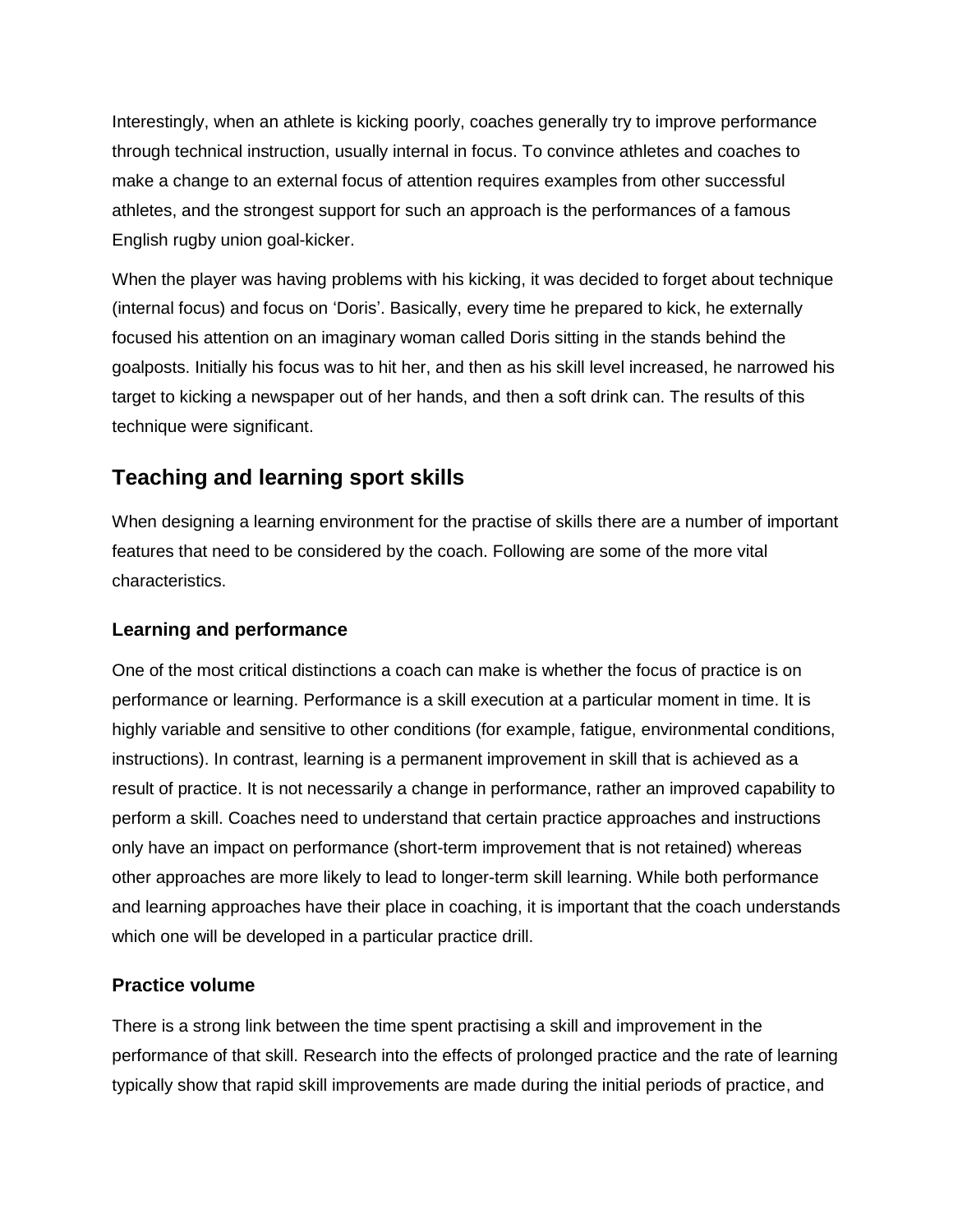further improvement requires the athlete to invest in progressively more hours to accrue progressively smaller improvements. Put simply, we cannot practise our skills enough and generally the availability of time, and factors such as fatigue, reduce practice volume. Consequently it is important for coaches to structure practice volume so that athletes get maximum value for each repetition.

## **Practice variability and specificity**

One way to organise practice is through the use of a random or blocked practice approach. Random practice involves changing between two or more skills or skill variations. For example, netball practice might involve an athlete completing a chest pass then a shot at goal, another chest pass and shot at goal, and so on. Neither the chest pass nor the shot at goal is practised repeatedly by itself.

Alternatively, blocked practice involves practising one skill continuously for a set of practice attempts before practising another skill. For example, 50 practice shots at goal are completed before performing any chest passes. Research has found that, compared to random practice, blocked practice leads to better performance of the skills in the short term. This would seem logical due to athletes being able to get into the 'groove' of a given skill during the practice session. However, when the skills are examined over the longer term and in the game setting (the ultimate test), random practice produces improved retention or learning of the skills practised.

So why does random practice cause poorer practice performance but lead to more effective game performance than blocked practice? It has been suggested that changing between two or more skills (for example, chest pass and shooting) results in the learner having to forget one skill to perform the other. Therefore when you attempt to perform the skill for a second time athletes have to try to remember what they did the first time and so on. Random practice requires greater mental effort on the part of the learner than blocked practice, whereby you repeatedly practise the same skill, not necessarily having to remember what you did previously. The key point is that the learner must not be allowed to go into 'auto-pilot mode' while learning a skill. As a famous football coach once said, 'I like my athletes to bring their brain to training'.

While random practice creates better learning than blocked practice, there are some exceptions. The skill level and experience of a learner has a major impact on the success of random or blocked practice. Beginners who have little or no experience in the skill to be practised initially benefit more from blocked practice than random practice, as they need the opportunity to get an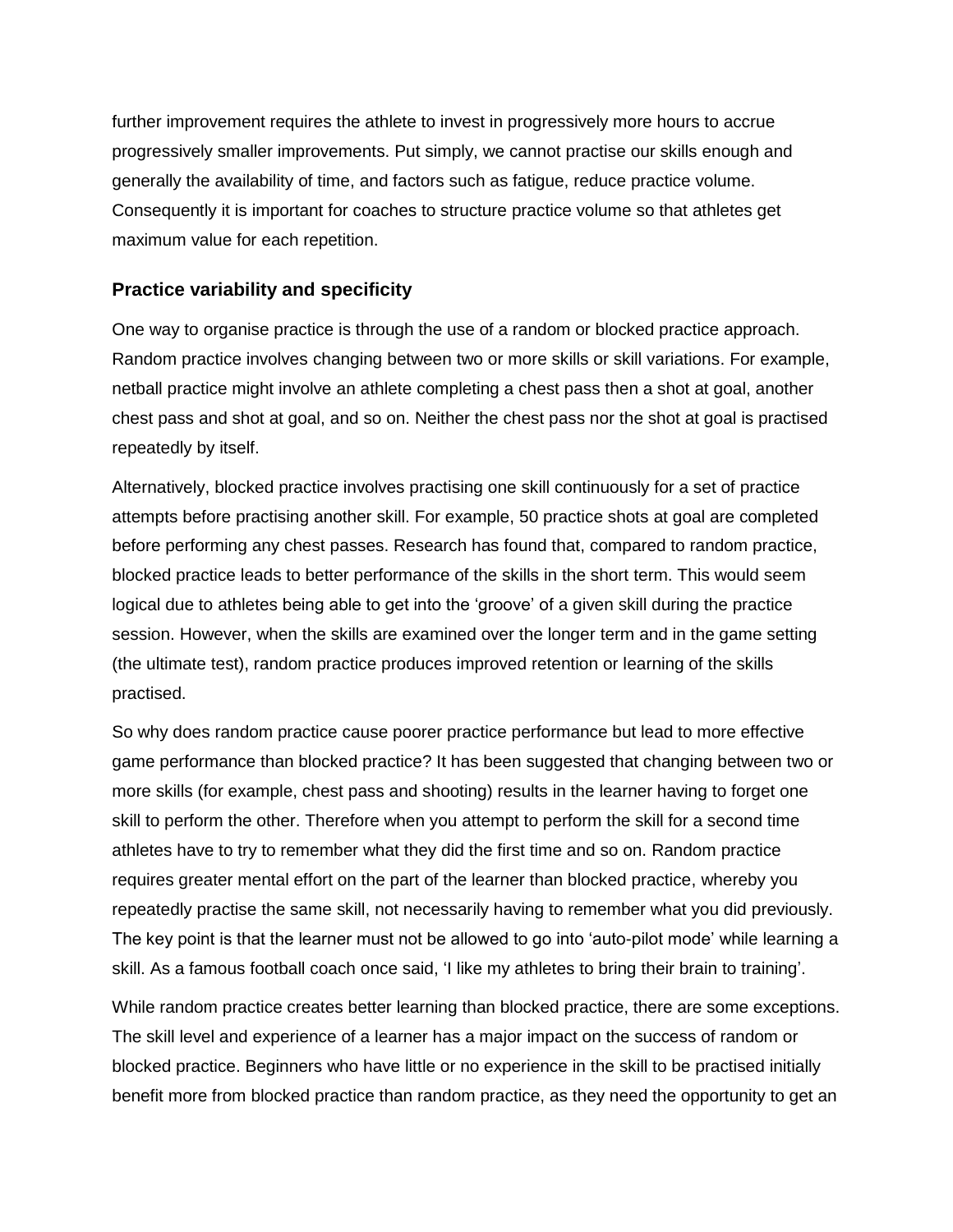idea of the movement and establish a basic movement pattern. This is logical if we consider the amount of mental effort a beginner uses when first learning a new skill. To increase that effort by introducing the learning of two new skills at the same time, as in random practice, would only cause an overload on a beginner's limited attention capacity. However, once the basics are mastered an athlete should attempt to practise more than one skill in a session so that mental effort is increased. Therefore intermediate and advanced-level athletes can benefit more from random practice than blocked practice.

It is also important to consider the type of skills being practised when using blocked or random practice. Open skills are performed in an unpredictable situation generally under time-stress from an opponent, whereas closed skills are performed in a stable and predictable environment with no time-stress from opponents (taking a shot at goal with defenders removed). When using a random practice approach with open skills, it should be remembered that performing an open skill is more complex than executing a closed skill due to the additional demands imposed on an athlete, such as decision-making and time-stress. Therefore, random practice may need to be introduced at a later stage of development for open skills compared with closed skills, as the learner will already be experiencing a high degree of mental effort.

It should also be remembered that team sports are made up of a collection of skills that are used in all manner of combinations. When thought of in this manner it is easy to see that random practice more closely resembles playing the actual game than blocked practice. Equally important is that the benefits of variability apply to closed skill activities such as gymnastics. While the athlete may wish to reproduce the same movement each time, there are always variations that need to be handled. As such, designing training activities that develop the athlete's capability to handle such variation is best achieved through random practice.

#### **Case study**

Lara is a tennis coach who works with several talented young players. One of the players that she coaches, Claire, is a skilled technical player, with a powerful serve and a lethal backhand. However, she has poor anticipation skills, which seem to stem from her inability to 'read' her opponent's movements. This is a particular problem when she is returning serve, as she is often unable to pick where the ball is going early enough to anticipate where best to move to receive it.

Lara decides to use several new practice activities to assist Claire in developing better anticipation skills. She focuses on game-based activities, including returning of serve and when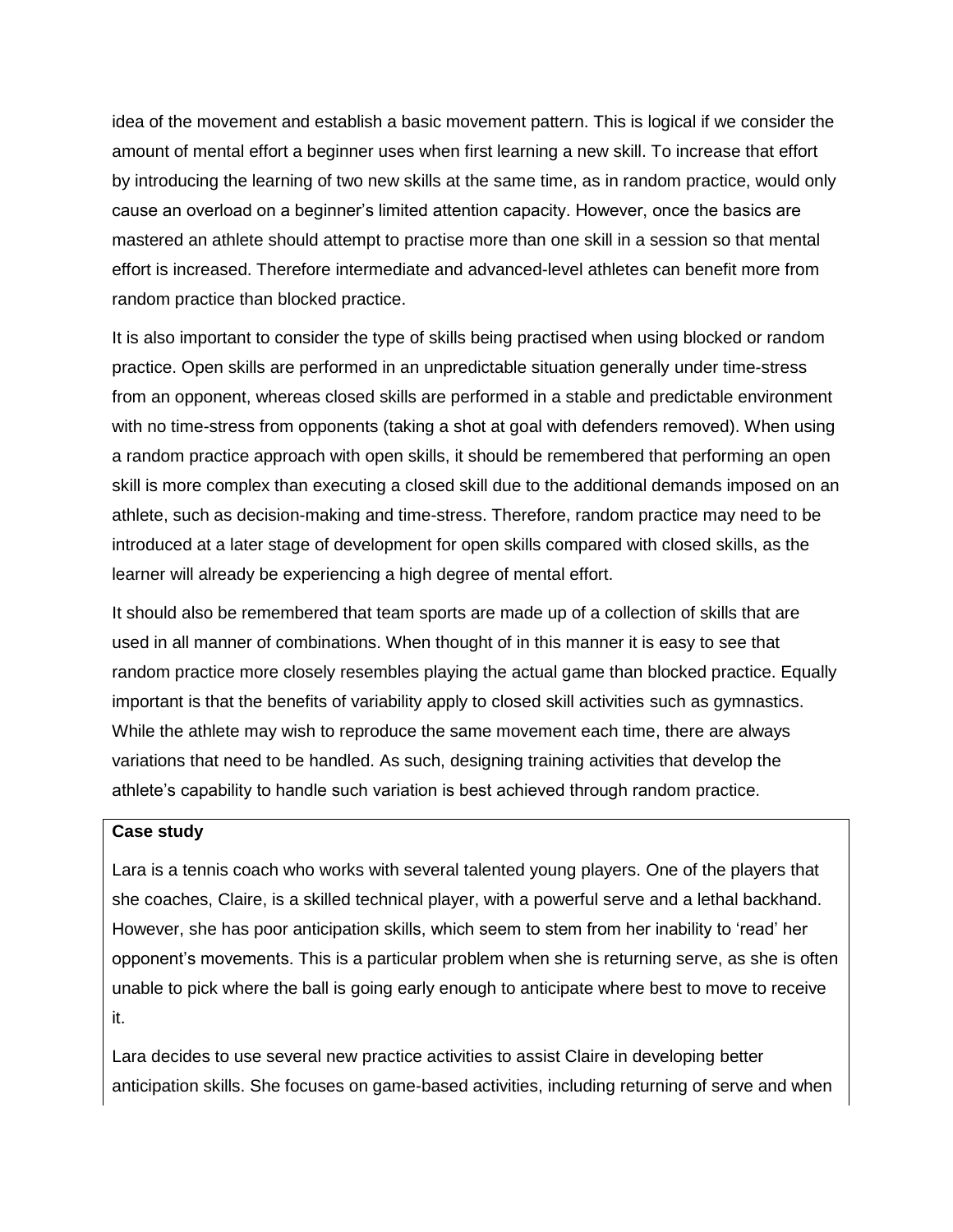to move to the net to volley, where Claire is forced to anticipate. By exposing Claire to these activities, which mimic a match situation, Lara sees an improvement in Claire's anticipation skills.

### **Practice strategies to simplify complex skills**

A common challenge faced by coaches when designing practice is to make the activity achievable for all participant skill levels. This challenge can be particularly difficult when the complexity and organisation of the skills to be practised are considered.

**Complexity** relates to the number of components that make up a skill and its information processing demands. Skills such as a tennis serve, which has a large number of components and demands a large amount of attention, is a high complexity skill. In contrast, completing a bench press in the weights room is lower in complexity.

**Organisation** refers to how closely linked the temporal and spatial components of a skill are. Again using the tennis serve as an example, the link between the ball toss and subsequent racquet swing to contact are highly organised, whereas learning a variety of movements for a dance or aerobics routine may be less organised.

Following are some guidelines to assist coaches when deciding on how to simplify the presentation of a new skill to assist a learner.

- . If a skill is low in complexity and high in organisation, practice of the whole skill is recommended.
- . If the skill is high in complexity and low in organisation, breaking the skill into components or parts is appropriate. It is important to note that the parts of the skill should be put back into the whole as quickly as possible.
- . Unfortunately many skills fall between the previous two general rules and require greater analysis of a skill's demands. In such cases it is preferable to refrain from breaking a skill into components if at all possible. Reducing a skill's difficulty through simplification can be of value. For example:
	- slowing down skill execution many coaches get their athletes to slow down their execution of the skill in order to gain more control. Such an approach is appropriate as long as the action is not slowed so much that the dynamics of the skill are completely changed. It must be remembered that reflexes play an important role in skill execution and are not recruited correctly if the skill is practised too slowly